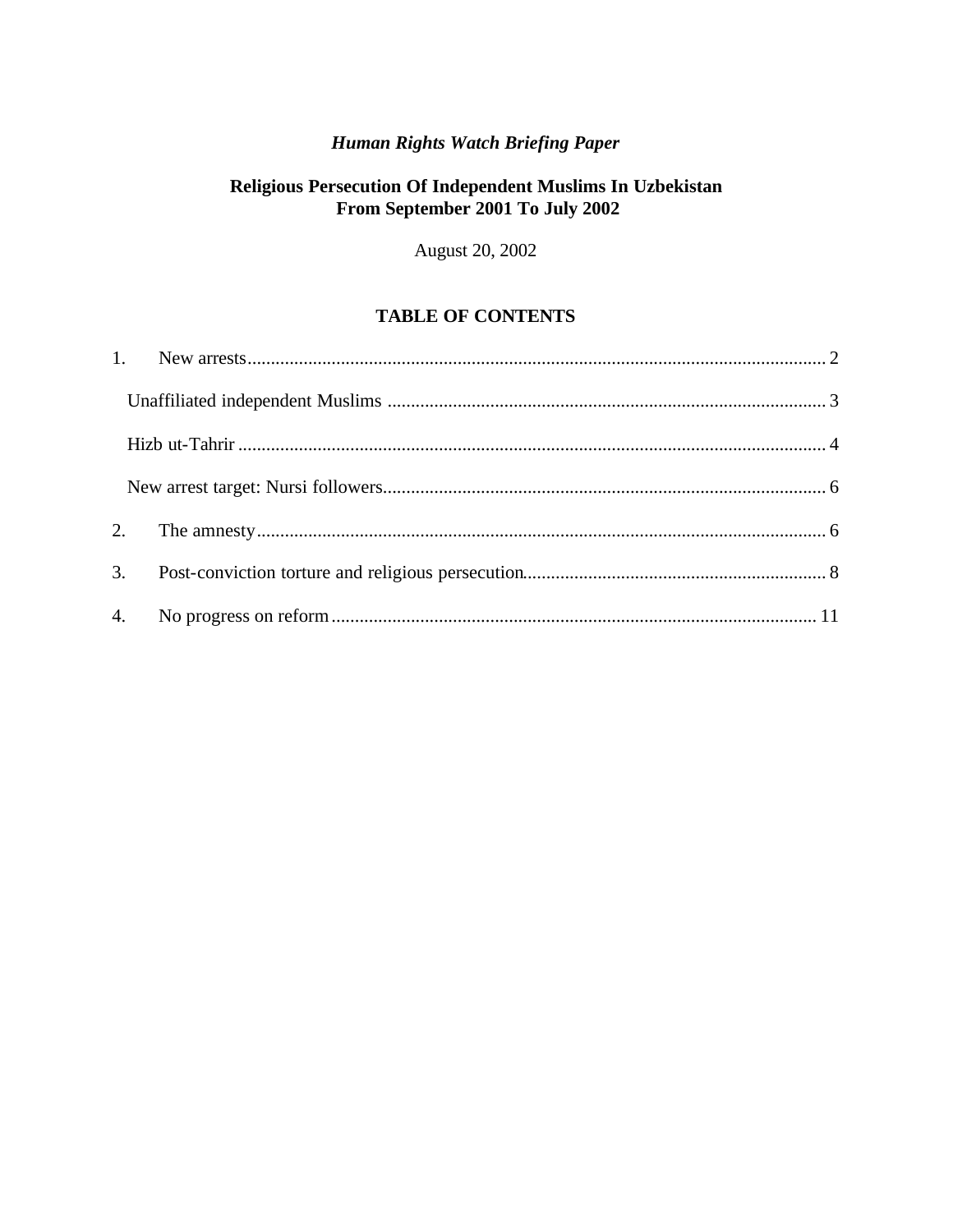For years the government of Uzbekistan has violated the right to freedom of conscience by imprisoning and persecuting independent Muslims—Muslims whose peaceful practice of their faith falls beyond government controls. This briefing paper describes arrests, trials, torture, and other persecution of independent Muslims during the past year, as well as some of the cumulative effects of Uzbekistan's five-year campaign against them.

Since October 2001, when the U.S. government last reviewed Uzbekistan with reference to the International Religious Freedom Act, the Uzbek government's campaign to arrest and persecute independent Muslims has been unrelenting. Hundreds more people have been arrested or sentenced to lengthy prison terms for their religious practices and affiliations. Police beat and torture them to coerce testimony. After conviction, prison officials torture religious inmates and compel them daily to renounce their faith and ask the state's forgiveness. An amnesty announced in August 2001 provided for the release of hundreds of religious prisoners, a small proportion of the country's estimated 7,000 religious and political prisoners. The government made no progress on legal reform that would improve the climate for religious freedom or strengthen religious detainees' protection from torture.

Throughout the campaign Uzbek government officials attempted to portray independent Muslims as "extremsists," and after September 11, attempted to justify the continuing arrest campaign as part of the global campaign against terrorism. But in the wake of September 11, as in previous years, victims have been non-violent Muslims whose beliefs, practices, and affiliations do not conform to parameters established by the Uzbek government.

## **1. New arrests**

#### **The arrest, torture, and harassment of independent Muslims in Uzbekistan continued at an unrelenting pace in late 2001 and 2002.**

Uzbek law provides for criminal and administrative penalties against those involved in unregistered religious organizations,<sup>2</sup> private religious education,<sup>3</sup> and the possession or distribution of literature deemed "extremist."<sup>4</sup> The Uzbek authorities have invoked these penalties to punish Muslims who prayed in unregistered mosques, studied Islam with private teachers, or who were followers of imams who fell out of favor with the government.

Since 2000, Human Rights Watch has, through its Tashkent office, maintained a database of prisoners arrested in the government's campaign against independent Islam. **One hundred and sixteen of the cases in our database relate to those convicted on religious charges from**  February through July 2002.<sup>5</sup> Human Rights Watch confirmed that at least twenty-four

<sup>&</sup>lt;sup>1</sup> For a more detailed description of the Uzbek government's campaign against independent Islam, see Human Rights Watch, "Memorandum to the U.S. Government Regarding Religious Persecution in Uzbekistan," August 10, 2001. Available at www.hrw.org.

 $2$  Article 216 of the Uzbek criminal code.

 $3$  Article 9, Law of the Republic of Uzbekistan on Freedom of Conscience and Religious Organizations (hereinafter, "religion law").

<sup>4</sup> Article 244-1 of the criminal code.

<sup>&</sup>lt;sup>5</sup> As of this writing the Human Rights Watch database contained information on 873 individuals arrested or convicted for their peaceful religious activities or affiliations. Local activists believe there are about 7,000 religious and political prisoners in Uzbekistan.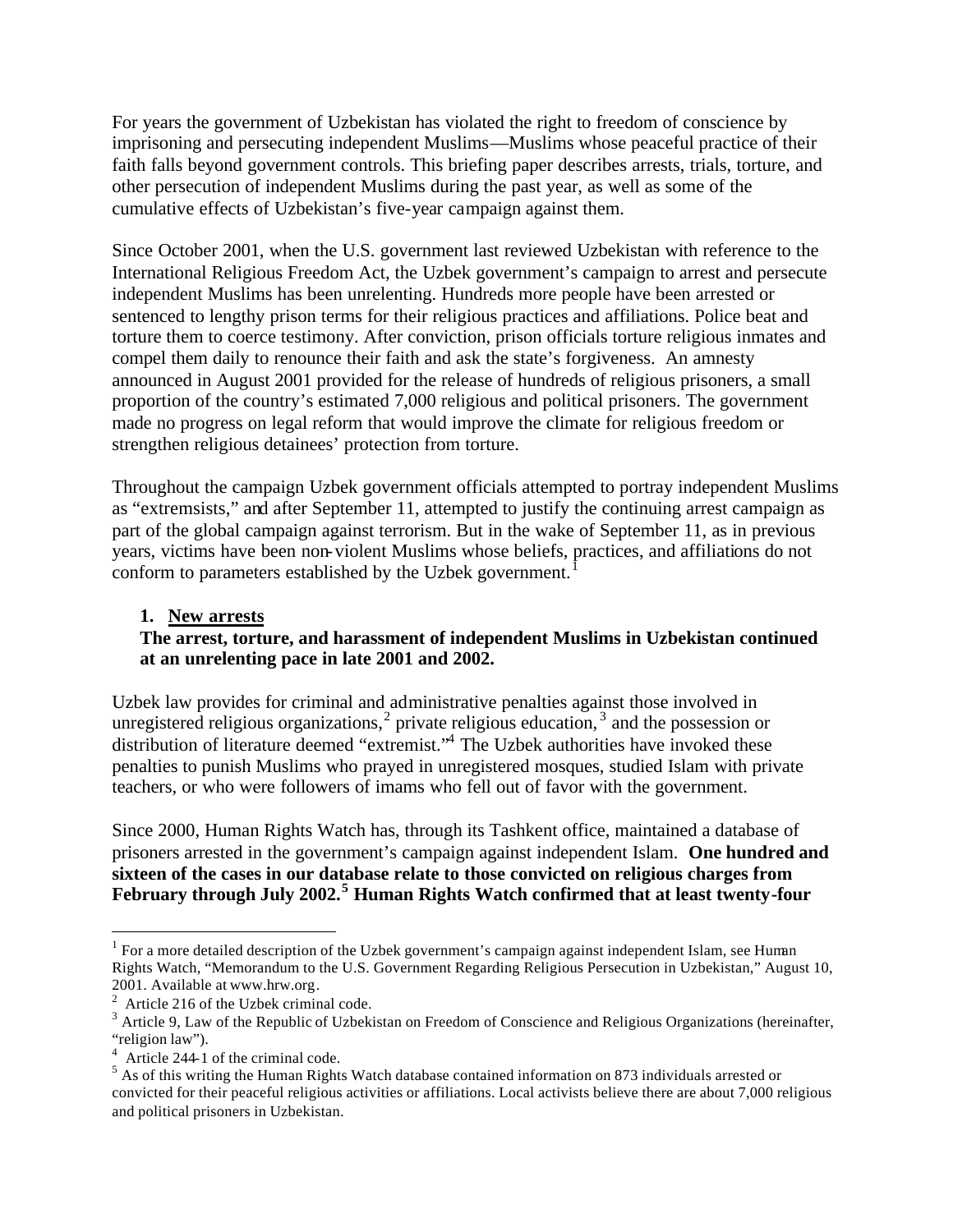**others were arrested during the same period and as of this writing are awaiting trial on charges related to their peaceful religious activities.<sup>6</sup>** Those arrested or convicted in 2002 fell into two broad groups that have for years been the targets of government persecution: unaffiliated independent Muslims (fifty-three convictions) and individuals charged with membership in Hizb ut-Tahrir (Party of Liberation), an Islamic organization that is unregistered in Uzbekistan (fifty-one convictions). More recently, Uzbek authorities began to target a third group—individuals who study the works of Bediuzzin Said Nursi, a Turkish Islamic scholar (twelve convictions). All 116 individuals convicted received penalties ranging from suspended sentences to seventeen years of imprisonment. This marks a slight decline over previous years, when sentences averaged fifteen years or more, but in no way should be interpreted as progress toward greater tolerance.

### *Unaffiliated independent Muslims*

 $\overline{a}$ 

The fifty-three unaffiliated Muslims arrested between February and July 2002 were accused of "Wahhabism," a term used in an indiscriminate and derogatory manner in the former Soviet Union to denote "fundamentalism." They were convicted on a variety of charges, ranging from "religious extremism" to sedition.

In one example of a trial of unaffiliated independent Muslims, in June 2002 a court convicted fourteen men for having been "active members of an organized criminal religious extremist group that follows Wahhabism" on the basis of confessions that, according to the defendants' testimony, had been coerced under torture.<sup>7</sup> The defendants recanted their confessions in court, but the judge ignored the torture claims and sentenced the men to terms ranging from nine to seventeen years of imprisonment.

Another trial of so-called Wahhabis, in March 2002, illustrated the arbitrariness of the Uzbek government's interpretation of what constitutes "extremism." The fourteen defendants in this case were accused of "criticizing Uzbek laws as contradictory to Allah's law," as well as "studying extremist literature," which is a more common accusation. The prosecution, revealing a Soviet-era suspicion of Western media, claimed that the men had "disseminated Islamic extremist literature that they had obtained from foreign media channels such as Radio Liberty, Voice of America, and the BBC."<sup>8</sup>

The defendants claimed that police had planted illegal narcotics or several bullets on their person or in their homes and then tortured them to coerce self-incriminating statements. Although they recanted their coerced confessions at trial, the judge refuted the torture claims without investigating them, and convicted the men on the basis of their recanted confessions.<sup>9</sup>

<sup>6</sup> Human Rights Watch has unconfirmed information about the arrest of an additional nineteen individuals during the same period.

<sup>7</sup> Citation from the verdict of the Fergana Province Court, June 3, 2002, Judge N. Yakubjanov presiding.

<sup>8</sup> The court said the titles of this "extremist" literature included "The Manual for Possessors of Charity" and "The Month of Generosity Has Come, Hurry the Noble Ones," the latter being a reference to the holy month of Ramadan. Verdict of the Fergana Province Court, March 23, 2002, Judge V.M. Nazarov presiding.

<sup>9</sup> Verdict of the Fergana Province Court, March 23, 2002. In its verdict, the court acknowledges that the defendants claimed to have been coerced to give false testimony through "physical and moral pressure." It also stated that while law enforcement agents interrogated the defendants the latter "made use of the services of an attorney, and therefore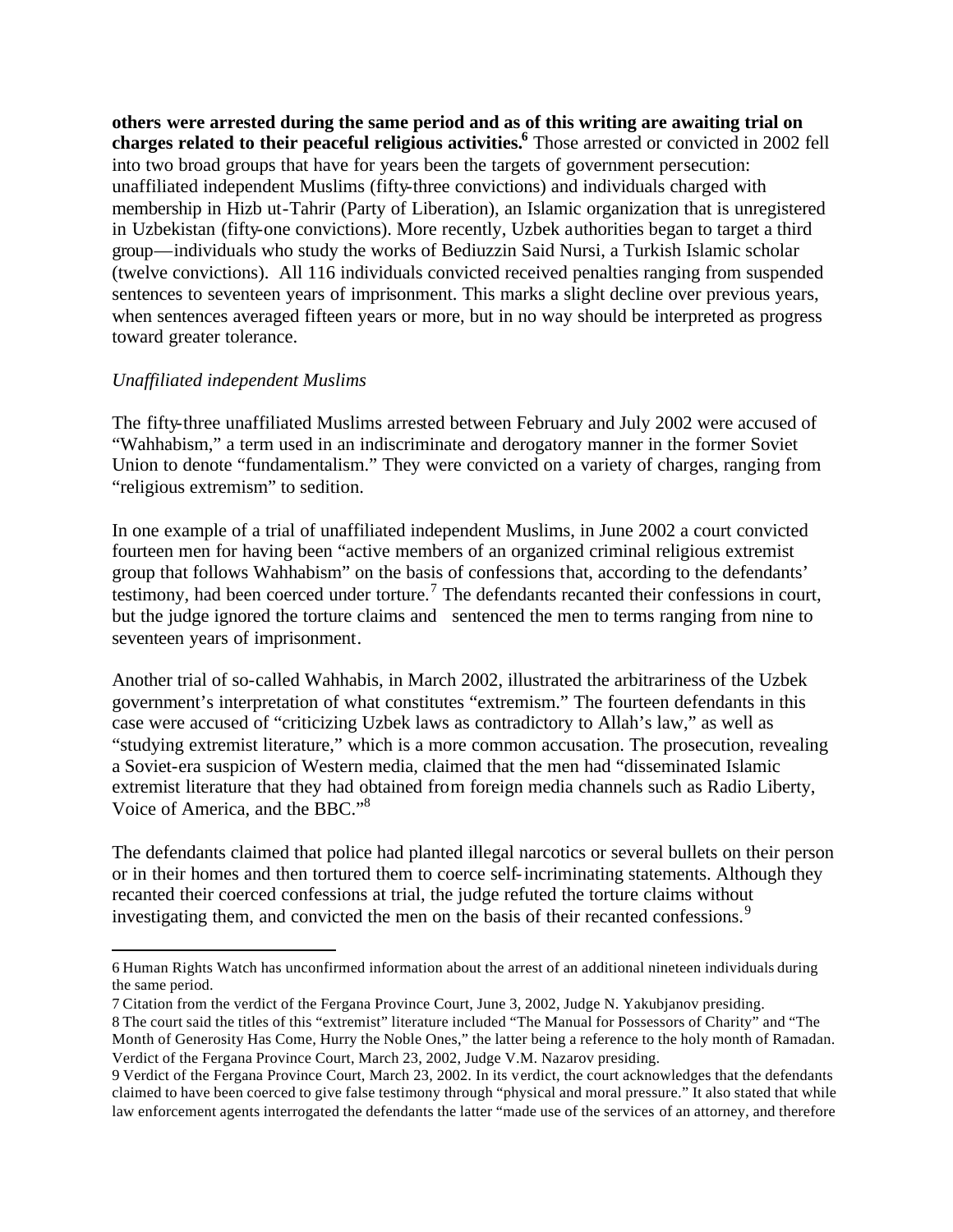On May 24, the police arrested **Yuldash Rasulov**, a human rights defender, and accused him of "Wahhabism." Rasulov is a member of the Kashkadaria branch of the Human Rights Society of Uzbekistan (HRSU). He reportedly helped to defend people whose religious practices and affiliations fall beyond the confines of state-sponsored Islam. He also is known to be a religious man who prays five times a day. As of this writing, Rasulov remains in pre-trial detention; investigators reportedly told him informally that he will be charged with distribution of "extremist" literature (article 244-1 of the Uzbek criminal code), anti-state activity (article 159- 3), and organizing a criminal society (article 242-1).

### *Hizb ut-Tahrir*

 $\overline{a}$ 

In late 2001 and early 2002 the government intensified its persecution against members of Hizb ut-Tahrir, a transnational organization that advocates a strict interpretation of the Koran. Members regard it as their religious duty to hold unjust political leaders accountable for their actions and to reestablish the Caliphate, or an Islamic state, in traditionally Muslim lands. Hizb ut-Tahrir members in Uzbekistan and its leadership abroad disavow violence to achieve this goal.

## **Human Rights Watch's Tashkent office gathered information and legal documents pertaining to fifty-one Hizb ut-Tahrir members—including twelve women— whose trials were under way between February and July 2002.**

Among those convicted in July was "B.B." (not the man's true initials), a middle-aged father of three from Tashkent whose arrest and trial typifies Hizb ut-Tahrir cases. Persons close to B.B., who asked that he not be identified by name, reported that the National Security Service agents responsible for his arrest had tortured him, using electric shock, during pre-trial detention.<sup>10</sup> He is an avowed member of Hizb ut-Tahrir, for which the court convicted him on charges of attempting to subvert the constitution of Uzbekistan (article 159) and inciting national, racial, or religious enmity (article 156), and sentenced him to eight years of imprisonment.

Standing trial in March 2002 along with four others for alleged membership in Hizb ut-Tahrir, **Hamidulla Abdullaev**, aged twenty, told a Tashkent court he had been beaten for two days at a district police station in the capital and that police officers had threatened: "If you don't cooperate with us, we'll make you an invalid."<sup>11</sup> His was one of dozens of new cases of torture of independent Muslims in pre-trial detention that courts failed to recognize as worthy of investigation. He was sentenced to seven years of imprisonment.

Currently awaiting trial on charges of Hizb ut-Tahrir membership is **Bahodir Tishabaev**, from the Fergana Valley, whom police arrested on June 4, 2002. Tishabaev's brother is currently serving a seventeen-year sentence for membership in the group.<sup>12</sup>

law enforcement agents did not use physical or moral pressure. For this reason, the court believes it expedient to consider similar reasoning to be unfounded, as the defendant made use of it to avoid punishment."

<sup>&</sup>lt;sup>10</sup> Human Rights Watch interview with an individual close to B.B., Tashkent, July 4, 2002.

 $11$  Human Rights Watch unofficial transcript of trial of Hamidulla Abdullaev and four others, March 27, 2002,

Tashkent District Court, held in the Shaikhantaurski Court House, Judge Mirgani Mirsahidov presiding.

<sup>&</sup>lt;sup>12</sup> Human Rights Watch telephone interview with local human rights defender, Fergana city, July 4, 2002.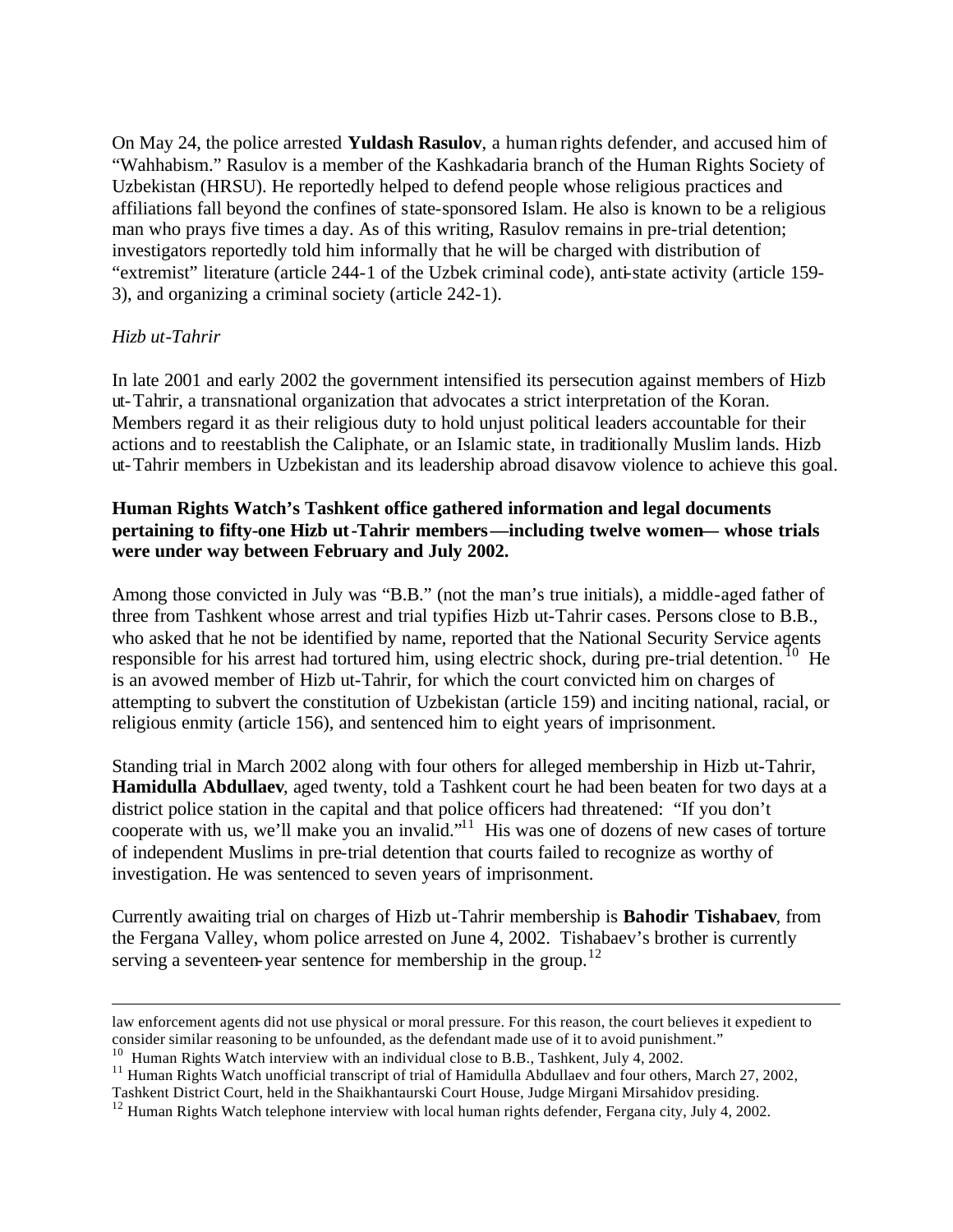**Human Rights Watch documented the trials of twelve women that took place from March to July.** The authorities had charged the women for their alleged membership in Hizb ut-Tahrir, or in relation to their having organized or participated in small demonstrations protesting the arrest of their husbands who had been convicted for membership in Hizb ut-Tahrir. Some regard the rising number of females arrested in this context as significant, indicating that law enforcement agencies are unconstrained by the mores of traditiona l Uzbek society, according to which the arrest of women is considered an unduly harsh measure. All of the women were convicted; two were sentenced to three and a half years of imprisonment, and the rest were given suspended sentences.

Among those convicted was **Musharraf Usmanova**, the widow of Farhad Usmanov, who died from torture in custody in 1999 after police arrested him on charges of possession of a Hizb ut-Tahrir leaflet. At least half a dozen of Usmanov's relatives have been convicted during the last several years because of their connection to him. On April 14, 2002, police officers, together with forty to fifty unidentified men in civilian dress—presumed to be agents of the National Security Service (formerly the KGB)—raided the Usmanov home during the night and took Musharraf Usmanova into custody. Police failed to inform Usmanova's relatives of her whereabouts in custody for seven days and then held her incommunicado for about two more weeks before granting her access to a lawyer.<sup>13</sup> At trial, Usmanova was accused of heading the women's section of Hizb ut-Tahrir in Tashkent. On July 16, the Tashkent Municipal Court convicted her on the basis of witness court testimony that consisted of rumor and written statements that witnesses retracted in court, citing pressure by law enforcement agents to sign them. After one day of hearings, the court handed her a two-year suspended sentence.<sup>14</sup>

**Human Rights Watch has also documented the arrest of an additional nine women—all accused of having a connection to Hizb ut-Tahrir—during the last ten days of July.** Six of the women were subsequently released; among them was "A.A." (not the woman's true initials), whom police detained on four separate occasions within four days, for periods ranging from four to seventeen hours. During her detention she was questioned about her meetings with human rights and media organizations.<sup>15</sup> Another woman, **Dildora Akzamova**, "disappeared" for seven days after her arrest, as law enforcement authorities during that period refused to tell her relatives where she was being held. As of this writing, they have denied her access to family members or an attorney.  $16$ 

Also in the last ten days of July, police detained about thirty women for protesting the harsh prison conditions of their male relatives who are jailed for their connection to Hizb ut-Tahrir. Most were released within several hours, however, some were kept in custody for several days.<sup>17</sup>

<sup>&</sup>lt;sup>13</sup> Human Rights Watch interviews with Usmanova's relatives and attorney, Tashkent, April 2002.

<sup>&</sup>lt;sup>14</sup> Human Rights Watch unofficial transcript of trial of Musharraf Usmanova, June 16, 2002, Tashkent Municipal Court, Tashkent.

<sup>&</sup>lt;sup>15</sup> Human Rights Watch interviews with a local human rights defender, Tashkent, July 2002.

<sup>&</sup>lt;sup>16</sup> Human Rights Watch interview with an individual close to Akzamova, Tashkent, August 5, 2002.

<sup>&</sup>lt;sup>17</sup> Human Rights Watch interview with a woman released from detention, July 23, 2002, Tashkent. Human Rights Watch interview with a local rights defender, July 25, 2002, Tashkent.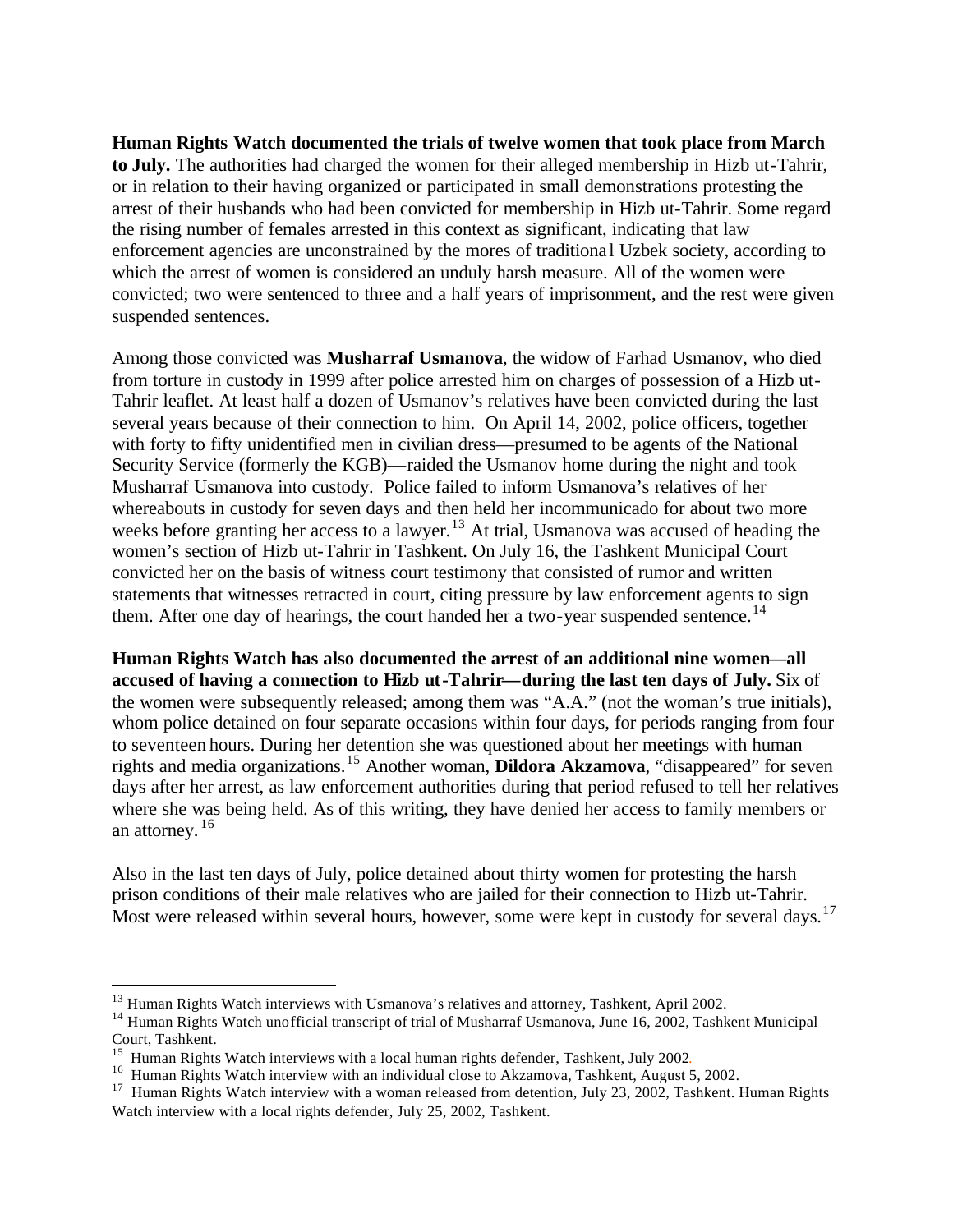#### *New arrest target: Nursi followers*

Uzbek authorities have begun detaining and prosecuting Muslims who study the works of Turkish scholar Bediuzzin Said Nursi (1873-1960). Nursi, whose books are legal and widely available in Turkey, gained renown there for having argued the absence of contradiction between religion and science in Islam. Nursi also emphasized the need for a revival of belief in the Koran and for the Koran's teachings to be reflected in daily social and political life. He sought to prove the existence of "fundamental truths"— including God's existence and unity, prophethood, and bodily resurrection—that he believed to be the only rational explanation for existence, man, and the universe. Some students of Nursi's works who were arrested and tried in Uzbekistan had attended Turkish lycée in Uzbekistan or had studied in Turkey.

In June 2002, a court convicted twelve alleged Nursi followers on a variety of charges, ranging from organizing a criminal society (article 242), to distributing materials deemed to be a threat to public security (article 244-1), and membership in a banned religious organization (article 216). The charges derive primarily from accusations that they read, possessed and/or distributed books by Nursi. According to a local activist, the court based the conviction solely on the "expert testimony" of the Committee on Religious Affairs of the Cabinet of Ministers, which characterized Nursi's works as "extremist," and supported the state's allegation that those who read them were members of a prohibited religious group and thus members of a criminal organization. <sup>18</sup> Ten of the defendants received prison sentences ranging from fifteen to eighteen years; the others were sentenced to five years each.

Among those convicted was **Ikrom Umarov**. Police arrested Umarov in August 2001 and found "extremist" literature in his home, which bore such titles as "Little Words," "Devotion," and "One Key to Human Enlightenment." His possession, study, and distribution of these works led to his conviction on charges of establishing an illegal religious organization, distributing material constituting a threat to public order, and creating, leading, and participating in a religious, extremist, separatist, fundamentalist, illegal organization. The court sentenced him to fifteen years of imprisonment.

## **2. The amnesty**

 $\overline{a}$ 

**On August 22, 2001, Uzbek pre sident Islam Karimov signed an amnesty that provided for the release of, among others, those sentenced to six years or less on charges of "antistate activity" (article 159). Some officials have privately heralded the amnesty as a sign of good will and progress toward greater protection of religious freedom. It is neither. The amnesty affected only a small proportion of the estimated 7,000 religious prisoners. New arrests continued after its publication, and in several cases the authorities harassed or rearrested those who had been amnestied.** 

On January 18, 2002, the Uzbek government made available a list of 860 individuals who had been sentenced to six years or less under article 159 and allegedly released under the amnesty. Human Rights Watch was able to conduct a limited spot check that showed many of those

<sup>&</sup>lt;sup>18</sup> Human Rights Watch telephone interview with local rights defender, Tashkent, July 9, 2002.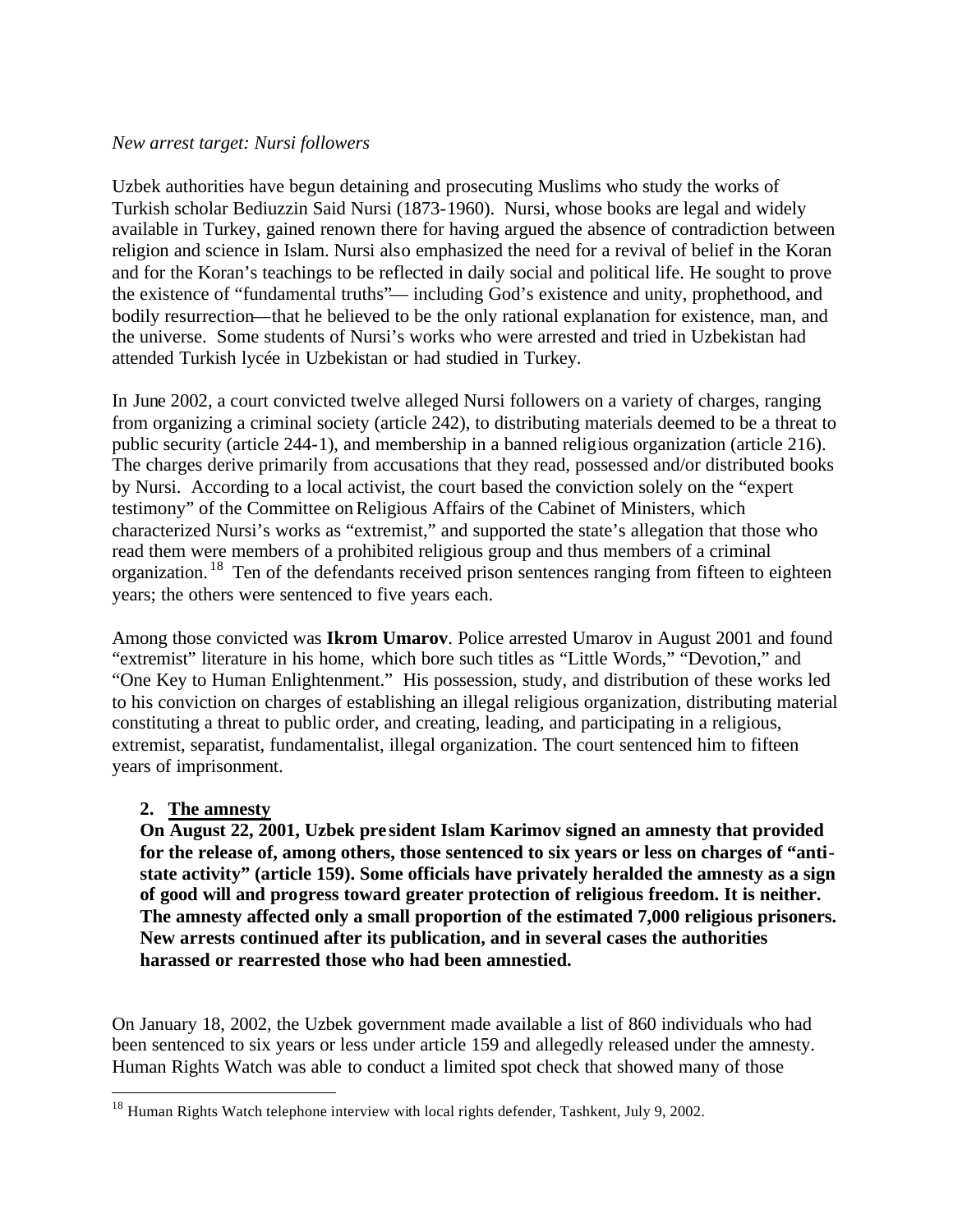amnestied were indeed independent Muslims.<sup>19</sup> Our spot check also substantiated fears that those released would be vulnerable to re-arrest or persistent police harassment.

**Ibodat Sultanova**, for example, stated in an open letter that police in Margilan detained her for several hours and insulted her after she had been amnestied.<sup>20</sup> On March 5, the National Security Service detained her for ten hours for no apparent reason. On July 12 she told Human Rights Watch that police constantly harassed her, questioning her frequently about where she was going and with whom she met. She told Human Rights Watch that she regularly had to sign statements promising to stay at home and not participate in any protests.<sup>21</sup> On July 22, she was rearrested and reportedly accused of being the head of the women's section of Hizb ut-Tahrir in Margilan. At the time of writing she was in custody at the Fergana Province National Security Service.<sup>22</sup>

Human Rights Watch documented the case of another amnestied individual who had been arrested again and convicted: in 1999 **Merziot Usmanov** had been sentenced to three years of imprisonment on charges of violating article 159. He was released in December 2001 but rearrested in April 2002. In July the Shaikhantaurski District Court in Tashkent sentenced him to eight years of imprisonment on charges of "extremism."

## **A closer look at the amnesty itself reveals that it offered little by way of real relief from religious persecution, and benefited only a small proportion of religious prisoners.**

• Amnesties are routinely used in Uzbekistan and elsewhere in the former Soviet Union to relieve gross overcrowding in prisons. They do not necessarily lead to a sustained decrease in the total prison population. Since the adoption of the August 2001 amnesty, many newly arrested religious prisoners are now taking the places of those who were amnestied.

• The amnesty did not apply to independent Muslims who were charged with anti-state activities and sentenced to more than six years of imprisonment. Yet the vast majority of Muslims accused of religious infractions have been sentenced to more than six years, some up to twenty years. Of the 709 religious prisoners in Human Rights Watch's database who had been arrested or tried as of August 2001, only seventy-one had been sentenced to six years or less.<sup>23</sup>

• The amnesty did not apply to prisoners who qualified but whom prison officials charged with violating prison rules. Human Rights Watch has documented a well-established pattern by which prison guards fabricate such violations in particular against independent Muslim prisoners.

 $19$  The spot check included gathering confirmations from local defenders and relatives about releases and checking at several of the addresses on the government list in some areas in Tashkent.

 $20$  Letter of April 17, 2002, on file with Human Rights Watch.

<sup>&</sup>lt;sup>21</sup> Human Rights Watch interview with Idobat Sultanova, Margilan, July 12, 2002. In September 2000, Sultanova was sentenced to a six-year prison sentence for religious "extremism." After three months in jail, she appealed and her sentence was reduced to a three-year suspended jail term. Hence, at the time she was amnestied, Sultanova was at liberty. It is unclear how many others, like Sultanova, had been at liberty at the time they were amnestied.

<sup>&</sup>lt;sup>22</sup> Human Rights Watch interview with Farkhod Kodirov, a local National Security Service investigator, Fergana city, July 30, 2002.

 $^{23}$  NB, the total number of cases in Human Rights Watch's database is, as of this writing, 873.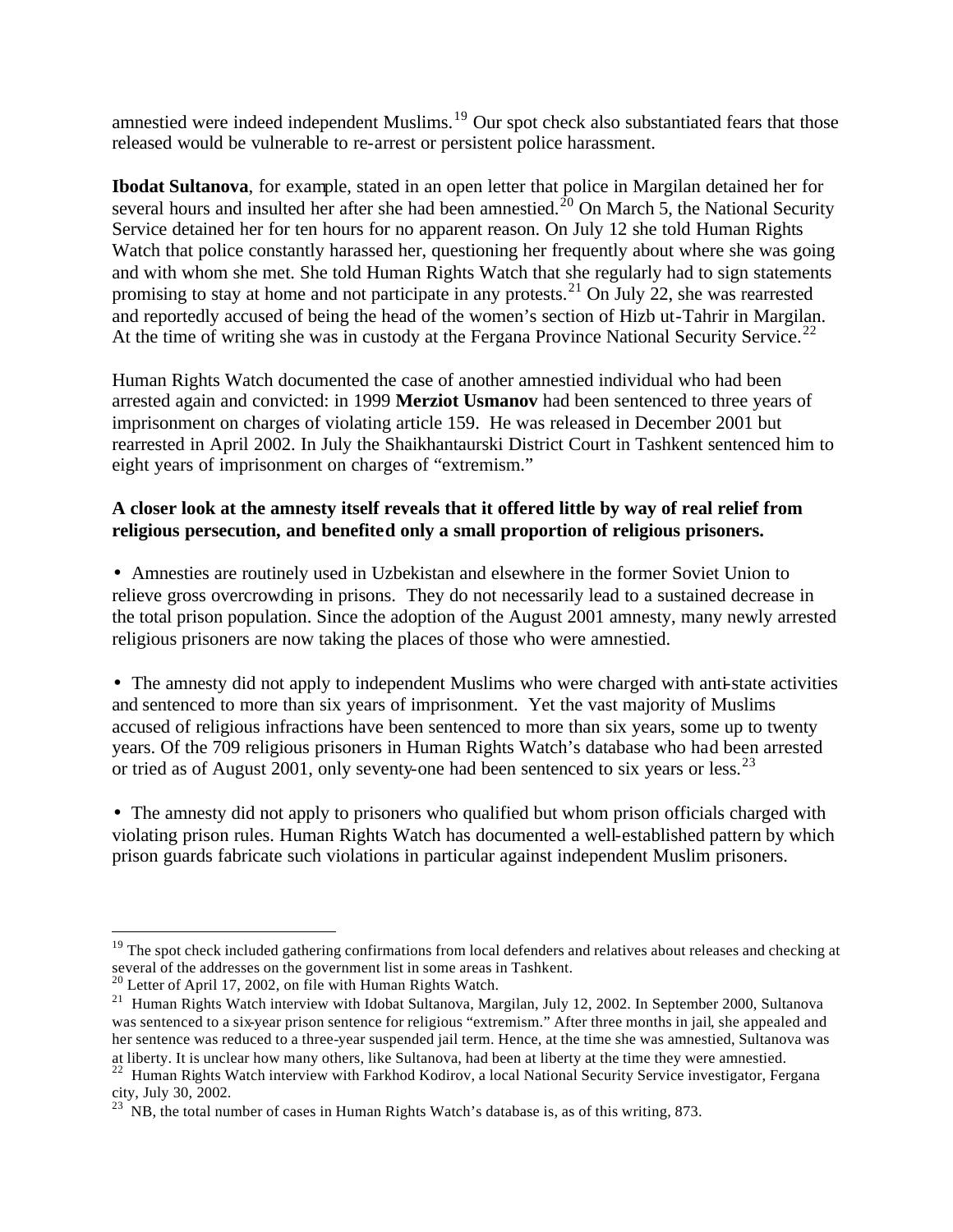• Independent Muslims who prayed or otherwise displayed their faith while in prison did not benefit from the amnesty. Prison officials treat legitimate religious practice, such as daily prayer or observation of a religious holiday, as a violation of the prison regime and punish prisoners who engage in it.

• Local human rights groups investigating the amnesty process together with Human Rights Watch found that families of religious prisoners were compelled to pay sizeable bribes in order for prisoners to be included in the amnesty list. In some cases, prisoners expressed fear of retribution should they disclose the conditions for their release—especially the payment of bribes—and were therefore reluctant to give details to rights investigators.

• One of the informal requirements that made the amnesty all the more elusive for religious prisoners was that they renounce their faith and ask for the state's forgiveness. Refusal to reject religious beliefs not only eliminated the chances for release, but brought with it additional and fierce physical punishment from prison authorities. This disturbing element of the amnesty process is detailed below.

### **3. Post-conviction torture and religious persecution**

 $\overline{a}$ 

**Religious prisoners arrested and tried during the campaign's earlier years continue through the present to suffer torture and persecution as they serve out their prison sentences. In 2002 prison officials beat and raped Muslim prisoners to force pious men to renounce their faith and beg forgiveness, in part a dark consequence of the amnesty process. Local activists and former prisoners themselves testified that prison officials routinely demanded that prisoners disavow their religious beliefs or affiliations in order to attain freedom, or even simply to avoid physical mistreatment. In 2002 numerous convicts died under suspicious circumstances, but the authorities did not investigate their deaths.** 

In 2002 gruesome reports emerged regarding the torture of religious Muslim prisoners. Numerous male prisoners reported beatings and sexual assault, including rape by guards and other prison authorities.

Human Rights Watch received disturbing reports about post-conviction religious prisoners who died under suspicious circumstances. **Just this month, two religious prisoners, Muzafar Avazov and Husnidin Alimov, died brutal deaths at the Jaslyk Prison**, which is infamous for its harsh conditions and ill-treatment and torture of religious prisoners. Those who saw Avazov's body on August 8 told Human Rights Watch that it showed signs of burns on the legs, buttocks, lower back, and arms, that there was heavy bruising on the forehead and side of the neck and a large, bloody wound on the back of the head, and that his hands had no fingernails.<sup>24</sup> In May 2002 Human Rights Watch had received reports that prison authorities had beaten Avazov and put him in a punishment cell for stating that nothing could stop him from performing his prayers.<sup>25</sup>

<sup>&</sup>lt;sup>24</sup> Human Rights Watch interview, Tashkent, August 9, 2002. A doctor told people who saw the body that burns covered 60 to 70 percent of his body.

 $^{25}$  In 2000, Avazov was also reportedly tortured during pretrial detention and forced to watch as police abused his younger brother in an attempt to compel a confession. Avazov's brother, Mirzakarim, remains in prison.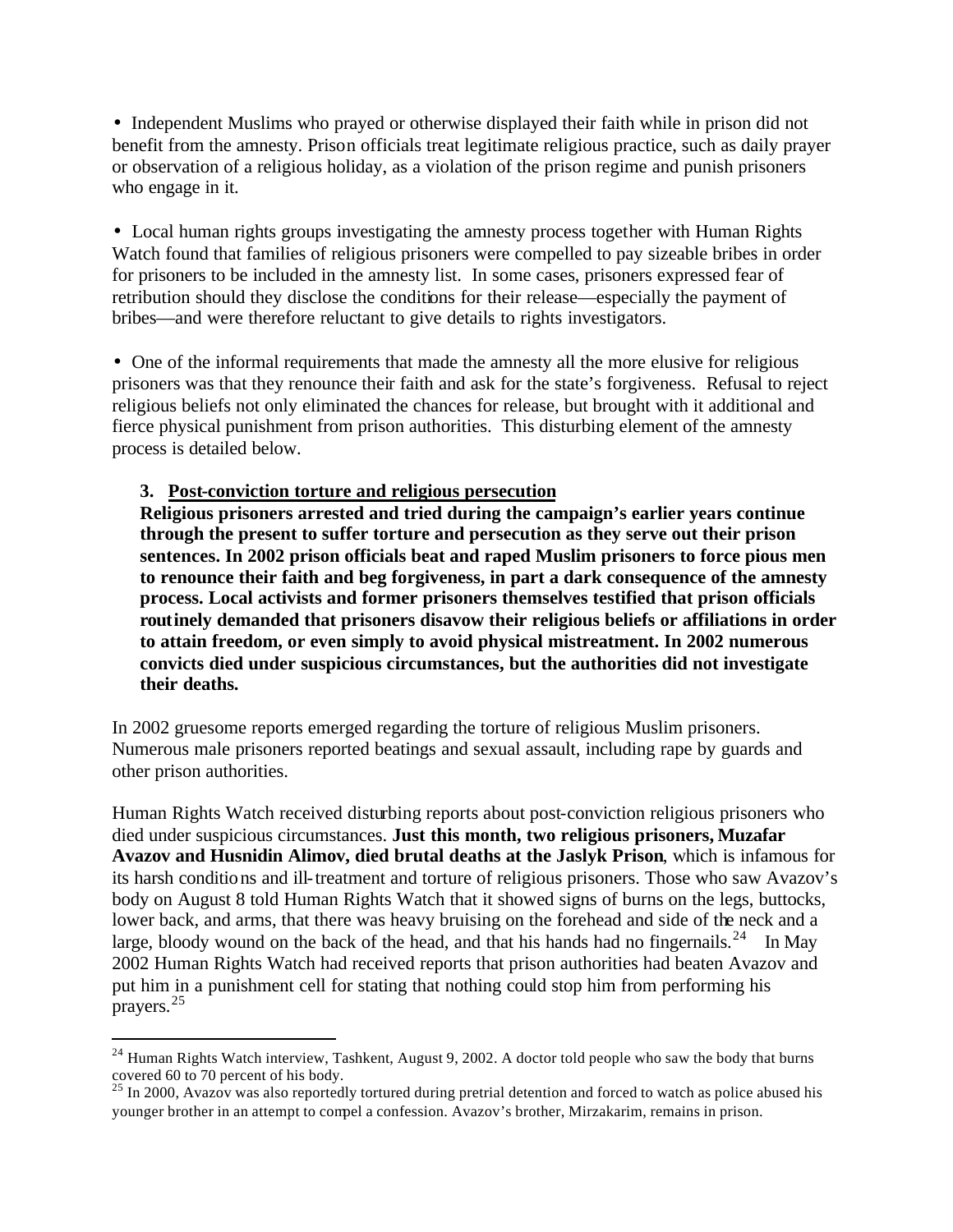Police reportedly restricted viewing of the body of Husnidin Alimov when they returned it to his family members on August 8. Prior to his death, relatives of people imprisoned in Jaslyk told Human Rights Watch tha t before the end of June prison officials had placed Alimov in a punishment cell and kept him there for weeks. Prisoners are often placed in such cells for praying or refusing to ask for forgiveness from President Karimov. Conditions are reportedly severe and beatings common.

On May 26, 2002, **Husnidin Hikmatov** died at home, having been released from the prison hospital two days earlier.<sup>26</sup> Hikmatov was arrested in January 2001, and in September was sentenced to seventeen years in prison for "extremism," for his alleged membership in Hizb ut-Tahrir. He had recounted to his family severe beatings as punishment for praying, causing serious injury.

**A prisoner serving time in a facility in Kashkadaria province arranged to have a letter smuggled out that listed eighteen independent Muslim prisoners who had been raped or sexually assaulted by officials in that facility during the first part of the year.** The prisoner described this and other grim conditions that independent Muslims face in custody in the facility, which is located in southern Uzbekistan:

Followers of other religions are allowed to keep the Bible, the Gospels, and other religious books with them, while the followers of Islam, if they have even a small piece of paper with a verse from the Koran, they will immediately be sent to the ShIZO [punishment or isolation cell] for violating the [prison] regime. It got to the point where, in order to force a prisoner to write a "renunciation" [of his faith], they beat him brutally, degrade his manly dignity, sometimes even rape him. Former [deputy warden], declaring that he would turn him into a "pederast" [a term used as derogatory slang for homosexual, roughly equivalent to "fag"] himself, took off his pants, raped prisoner [name omitted by Human Rights Watch] and forced him to write a "renunciation." This type of degradation was applied to about 20 prisoners..."<sup>27</sup>

Among the eighteen cases described in the letter are the following:

 $\overline{a}$ 

• Tavakkaljon Akhmedov, a forty-year-old father of four, was tortured. Convicted in 1999 on religious charges, he is currently serving a seventeen-year prison sentence.

• Zhaloloddin Mamamirzaev, age twenty-six, was placed in a punishment cell for fifteen days for "violating" the prison regime by holding to his faith. He was also beaten, said the letter's author, on the neck and in the kidneys, to the point where, when finally released, he could no longer walk.

 $^{26}$  Human Rights Watch interview with persons close to the Hikmatov family, Tashkent, July 22, 2002.

<sup>&</sup>lt;sup>25</sup> Translation of letter given to Human Rights Watch in June 2002. The original with the author's name was given to a local human rights activists, via relatives of the author. The original is in Uzbek.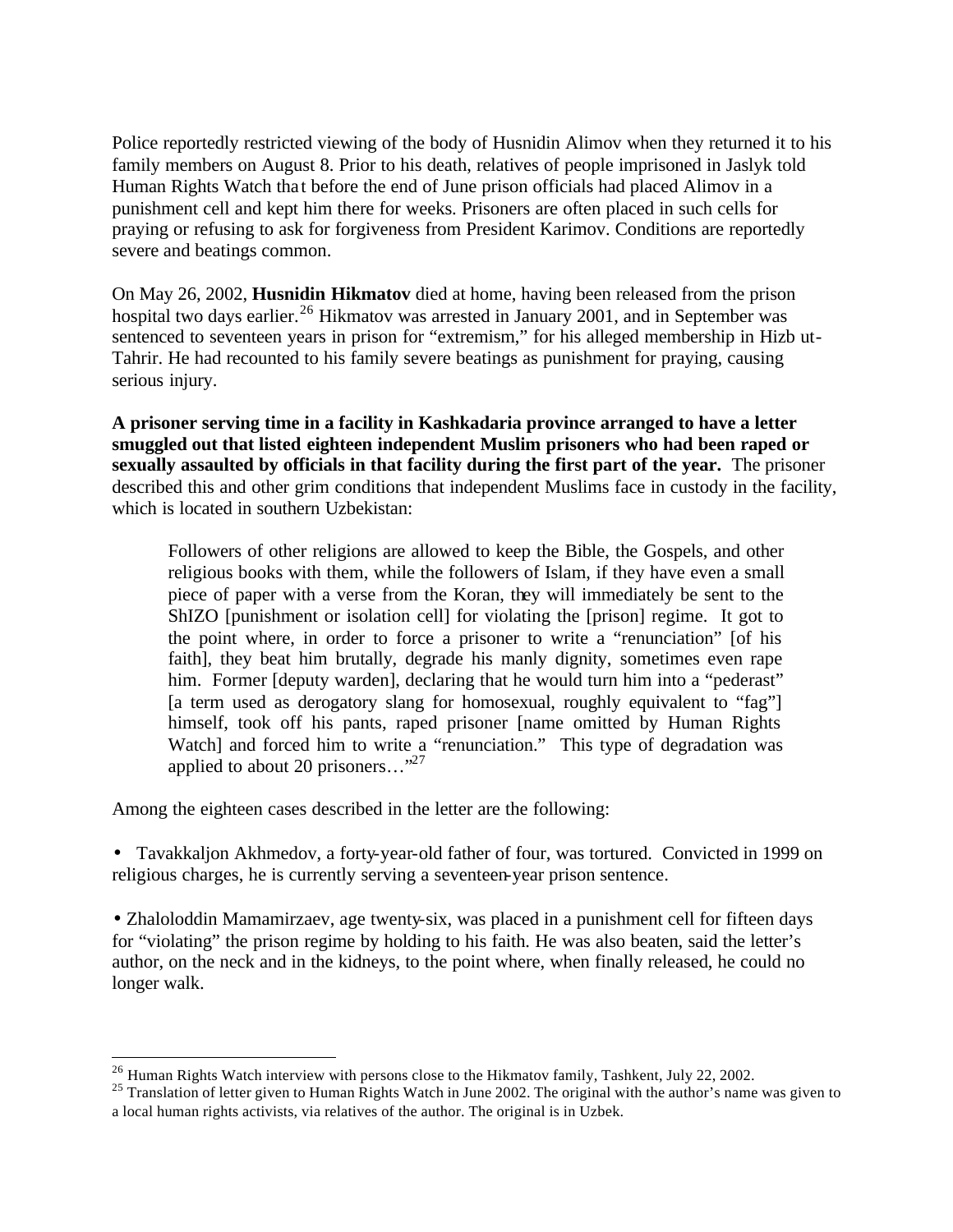• In March 2002, three Muslim prisoners (Nasriddin Shamsiddinov, Ikrom Usvaliev, and Bakhtior Orzikulov) received fifteen days "special punishment" for praying.

Human Rights Watch has received other testimony confirming that prison authorities punish religious inmates for manifestations of their faith. In May, the mother of a religious prisoner in the Jaslyk facility, who asked not to be named, told us that religious prisoners there are beaten and put into dark basement cells as punishment for any violation, including prayer and failure to offer the required apology to Karimov due every morning. She said that while in punishment cells religious inmates are given no food or water. Her son told her he was beaten on the soles of his feet for refusing to utter the ritual apology to President Karimov.<sup>28</sup>

Two prisoners who died of tuberculosis were also allegedly tortured in prison. **Mirkamol Solikhojoev**, thirty-seven, was sentenced in December 1999 to twelve years of imprisonment on charges of anti-state activities in connection with membership in Hizb ut-Tahrir. According to official reports, he died from tuberculosis on February 28, 2002. Family members told Human Rights Watch that since his conviction, Solikhojoev had been systematically beaten with clubs and barbed wire in prison, leaving puncture wounds in his legs as a result.<sup>29</sup>

**Dilmurod Juraev**, twenty-seven, suffered the same fate. Convicted in 1999 and sentenced to sixteen years of imprisonment for anti-state activities linked to affiliation with Hizb ut-Tahrir, his corpse was delivered to his home by Ministry of Internal Affairs officials on February 6, 2002. Family members stated that he was subjected to electroshock and beaten with clubs while incarcerated.<sup>30</sup>

In January 2002, an Uzbek court convicted four policemen for torturing to death a young Hizb ut-Tahrir member, Ravshan Haitov, and sentenced them to twenty years of imprisonment. However, no official inquiry has been launched against those responsible for the treatment in custody of Farhod Usmanov, Rustam Norbabaev, Imam Kobil Muradov, Hasan Umarliev, Numon Saidaminov, or Ulugbek Anvarov, all of whom died in police custody under circumstances strongly suggestive of torture or extrajudicial execution. <sup>31</sup> Nor have there been any known investigations into the cause of death of numerous independent Muslims who have died in post-conviction prisons under suspicious circumstances in recent years. These include Azim Khojaev (the elderly father of a man labeled "Wahhabi"), Nematjon Karimov (whose skull was shattered and body showed unmistakable signs of torture), Abduaziz Rasulov (whom authorities said hanged himself in his cell), Shukhrat Parpiev, Shikhnozar Iakubov, Usmanoli Khamrokulov, Ma'raim Alikulov, Dilmurod Umarov, and Hikmatullo Hudaiberdiev, <sup>32</sup> and Husniddin Hikmatov.

<sup>28</sup> Human Rights Watch interview, June 25, 2002, Tashkent.

<sup>&</sup>lt;sup>29</sup> Human Rights Watch interview with relatives who requested anonymity, Tashkent, February 28, 2002.

<sup>&</sup>lt;sup>30</sup>Human Rights Watch interview with relatives who requested anonymity, Tashkent, February 28, 2002.

<sup>&</sup>lt;sup>31</sup> For details on these cases, see Human Rights Watch, "And It Was Hell All Over Again: Torture in Uzbekistan," *A Human Rights Watch Report*, vol. 12 no. 12 (D), December 2000. Information on the Norbabaev case derives from a Human Rights Watch interview with a local human rights defender on May 1, 2000, in Tashkent. For details on the Muradov case see Human Rights Watch, *World Report 2000: Events of 1999* (New York: Human Rights Watch, 1999), p. 310.

<sup>&</sup>lt;sup>32</sup> For details on these cases, see Human Rights Watch, "And It Was Hell All Over Again." Information on the case of Hudaiberdiev derives from various interviews done in Tashkent in 2000.